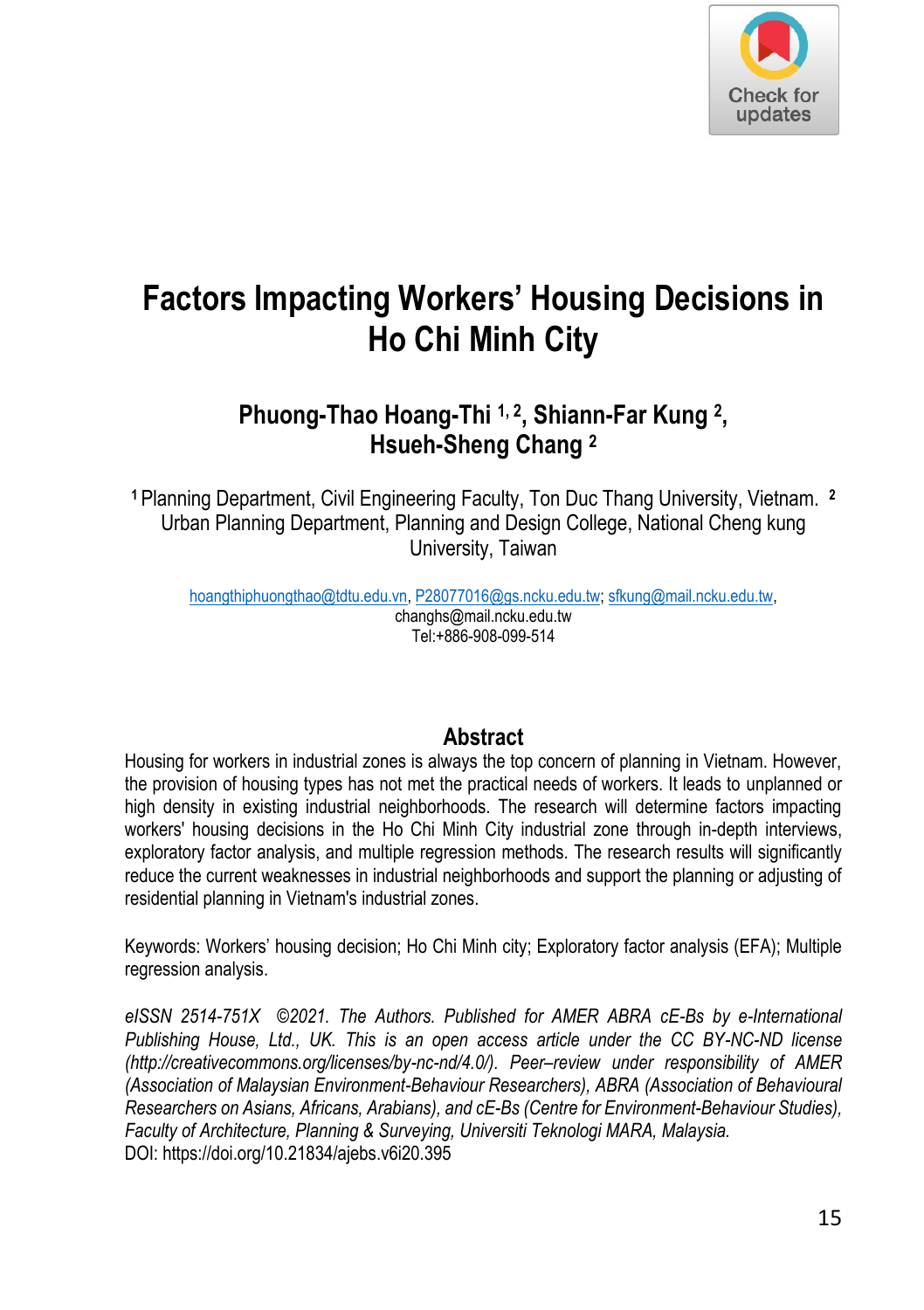# **1.0 Introduction**

Industrial park planning plays a significant role in the country's socio-economic development (Stimson, Stough, & Roberts, 2013). Housing for workers is often planned on the industrial park premises or organized into an industrial neighborhood area. (Noltze, 2008). In Vietnam, planners often plan to build dormitories or apartments for workers in the industrial park to meet workers' housing needs. The surrounding residential areas are usually existing or spontaneous residential areas according to practical needs, not planned. It has many implications for socio-economic development and security in this area (Peiser, 2016). By 2020, Ho Chi Minh City will have three export processing zones (EPZs) and sixteen industrial zones (IZs); The total area is 4,532 hectares, with around 400,000 workers and 280,000 housing needs (HEPZA, 2020). Types of housing planned by the government are worker's dormitories, social housing, and cheap-price apartment (Minister, 2017). These housing building aims to meet workers' settlement needs. The state prioritized ownership of these houses for the low and middle-income class (Ahmed & Sager, 2010; Minister, 2017). In fact, in the process of realizing worker housing development, these types of housing have not met the needs of workers; instead, they often choose to rent a low-quality outside the home for a variety of reasons (Kien, 2021; L. M. Ngo, Le, Hoang Thi, Nguyen, & Lam, 2017; Seo & Kwon, 2017). According to the Vietnamese news agency, Ho Chi Minh City (HCMC) currently has many projects to build affordable housing or dormitory for workers but only meet about 15% of housing demand (Agency, 2018).

Workers' housing is currently facing some of the following problems: workers' dormitories usually have low rental prices with good living quality, but it limits the workers' social activities and entertainment, which are not linked to the workers' actual needs (Agency, 2018). This type is usually only for rent and does not give workers the feeling of permanent and stable settlement; Although being encouraged for development, affordable housing lacks supply due to investment, price, and construction locations. Supply does not meet demand, leading to unplanned residential areas, spontaneous Housing types, or increased population density in existing residential areas. These issues are also the cause of the inadequacies that directly affect citizens' quality of life (L. M. Ngo et al., 2017). Therefore, it is necessary to examine the relationships to find the factors that influence choosing the form of workers' Housing in Ho Chi Minh City.

# **2.0 Literature Review**

The structural shift from industry to services & tourism in developed countries (Europe, America, Singapore, Japan, so on) has become a springboard for developing Asian countries (China, India, Vietnam, Malaysia, so on) have become the world's big factory with abundant human resources and cheap labor (CNUCED, 2018).

Research on suitable housing forms for workers is conducted and implemented in practices such as public rental housing (PRH), Minimum living standard assistance (MLSA), and cheap rental housing (CRH) (Morrison, 2014). Some factors affecting workers' decisions in choosing a house have been identified, such as household characteristics,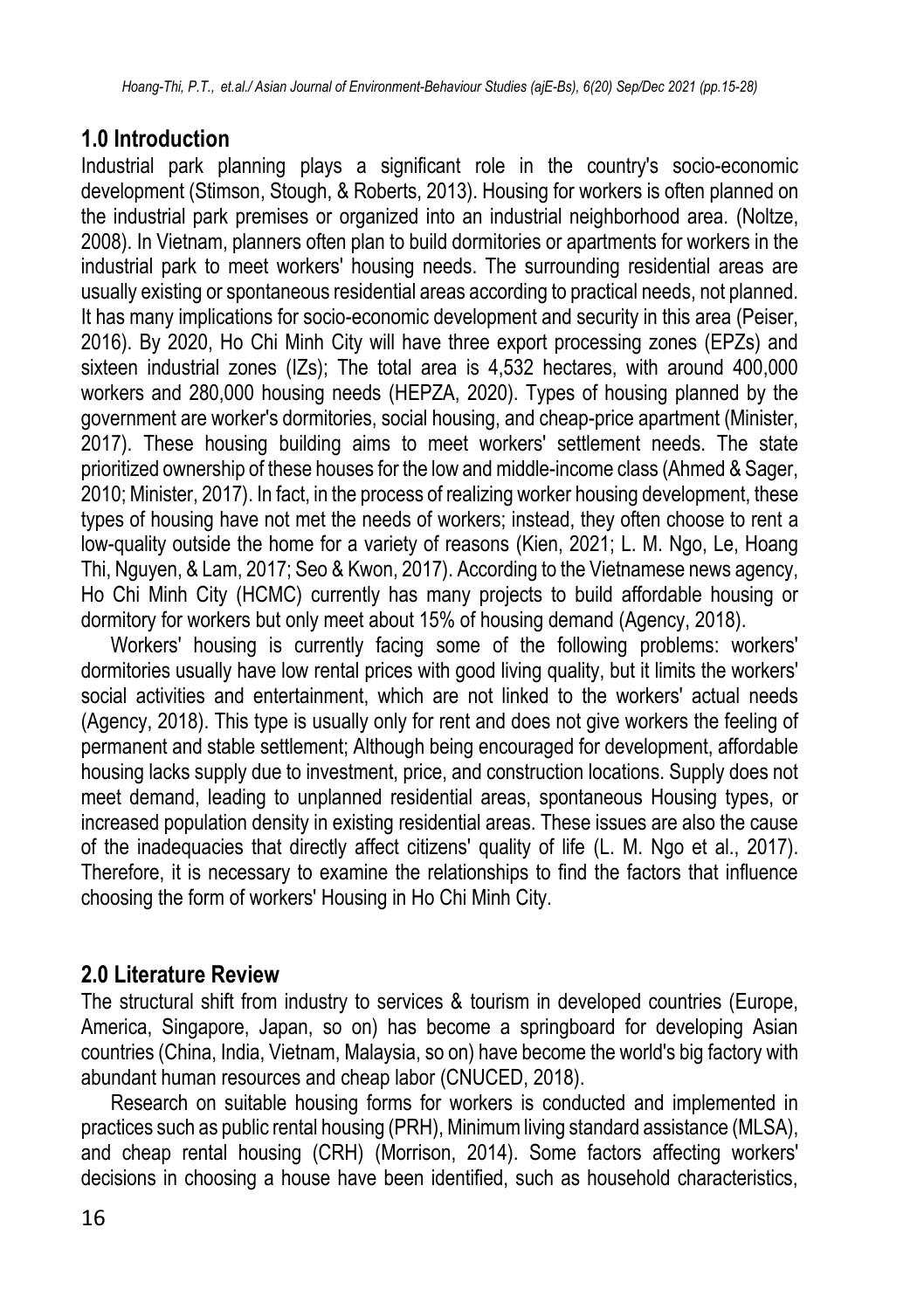income, mobility characteristics, commerce, and education (Tao, Hui, Wong, & Chen, 2015); Employment relationships - housing, access to housing, and job opportunities (Acolin & Wachter, 2017; Li & Liu, 2016).

In Vietnam, studies on housing development policies and affordable housing models for workers are carried out to meet workers' needs in the industrialization phase. (L. Ngo, 2018; Nguyễn & Vinh, 2012; Rockwood & Tran, 2016; Thi, 2010). Research on housing patterns and policies appears insufficient to encourage worker housing development (Noltze, 2008; Thi, 2009, 2010). Therefore, in 2016, the factors impacting workers' housing models were sought by Dao Nhat Tan learned about the determinants of decision-making on social housing for workers and low-income people by using the EFA. His article identified the factors that affected social housing as location, financial, subjective norm, environment, and living space. He found that the elements of 'location'; 'subjective norm', and 'living space' influence the decision-making on social housing (Tan, 2016).

In 2018, under the rapid development of industrial zones leading to a severe housing shortage for workers, the HCMC government tried to build affordable housing for Ho Chi Minh City workers (Agency, 2018; La, Tran, & Nguyen, 2019). The houses/ rooms for rent, worker dormitories, and social housing are the popular housing type of worker housing there. However, most workers have to rent a poor living conditions room or house to live in until now. The social housing and worker dormitories are not suitable for workers' living habits in parallel with the quantity problem. It shows that the worker housing issues still have many problems that cannot adequately meet their needs (L. M. Ngo et al., 2017).

Previous studies have not shown all the factors that influence people's decisions or are outdated. Some studies have suggested suitable models of houses (L. M. Ngo et al., 2017; Seo & Kwon, 2017; Thi, 2010). Understanding the factors influencing workers' decisions is essential in choosing suitable housing to develop. The migrant workers tend to carry and permanently settle in HCMC (Siu & Unger, 2020). Therefore, the research on housing demand and the factors which affect workers' decisions is essential to orient future residential planning development. It may become a foundation for reasonable project development or residential planning adjustment in industrial zones.

# **3.0 Methodology**

The factors affecting the workers' decisions were identified by aggregating the influent factors via previous literature review and depth-interview the local workers in HCMC. This step aimed to comprehensively identify all the factors affecting the workers' decisions through the succession of previous research and discovering new local specific factors.

The reliability assessment, Exploratory Factors Analysis (EFA), and Multiple linear regression are the primary methods used in this paper (Aiken, West, Pitts, Baraldi, & Wurpts, 2012; Fabrigar & Wegener, 2011). The reliability of a data set was determined by the reliability assessment method. The EFA is to clarify the relationships of the variables. This method aimed to visualize the influence of the factors on the workers' decisions. Finally, multiple linear regression examines linear relationships between explanatory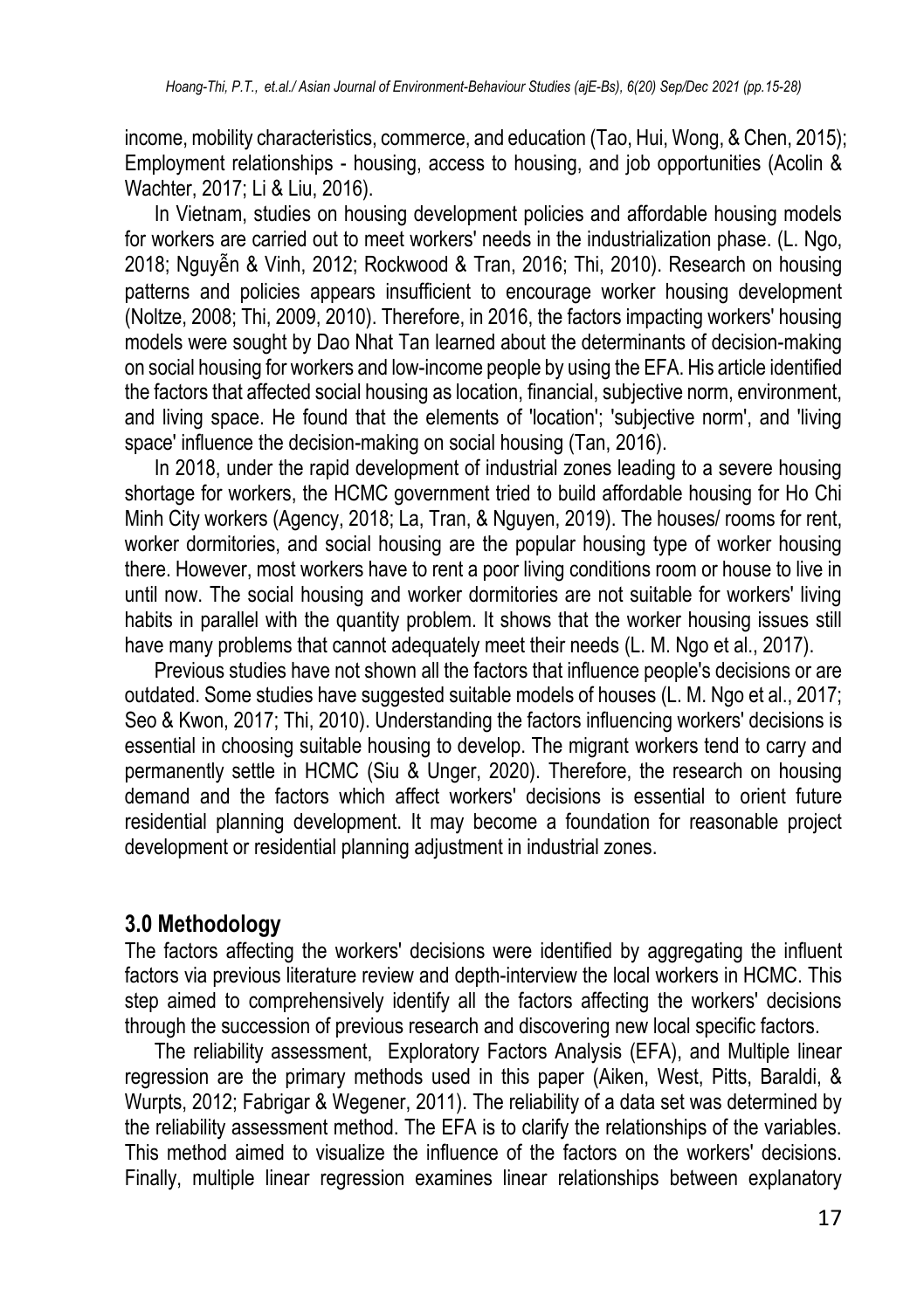(independent) and response (dependent) variables. Thus, the results show the degree of influence of the identified factors.

By closely coordinating the above methods, the study articulated the objectives of the research.

#### **3.1 Study area**

Ho Chi Minh City has been the economic center in Vietnam with the rapid development of export processing zones and industrial parks. Industrial parks are usually located in Ho Chi Minh City's suburbs, as shown in figure 1 (HEPZA, 2020). This study collected data from employees who work in industrial zones in Ho Chi Minh City.



Figure 1. Industrial Park location in Ho Chi Minh city by the year 2020. *(Source: HEPZA, 2020)*

## **3.2 Data collection**

To collect the factors impacting workers' Housing decisions, the research team initially used an in-depth interview method for the workers in industrial zones in Ho Chi Minh City. The process occurs in three major industrial zones in Ho Chi Minh City, including the Linh Trung Export Processing Zone, Tan Thuan Export Processing Zone, and Hiep Phuc Industrial Park. The above industrial parks are multi-industry industrial zones; workers come from various places. This group of workers has a diverse psychological, social, cultural, and lifestyle—very representative of the working class of Ho Chi Minh City, suitable for finding new factors.

After synthesizing the factors affecting the decisions to choose workers' housing, an integrated questionnaire was developed and sent to the workers. There are about 400,000 workers in HCMC. A minimum of 202 respondents is required. The sample collected was 216 (Comrey & Lee, 2013; Slovin, 1960; Tabachnick, Fidell, & Ullman, 2007). The number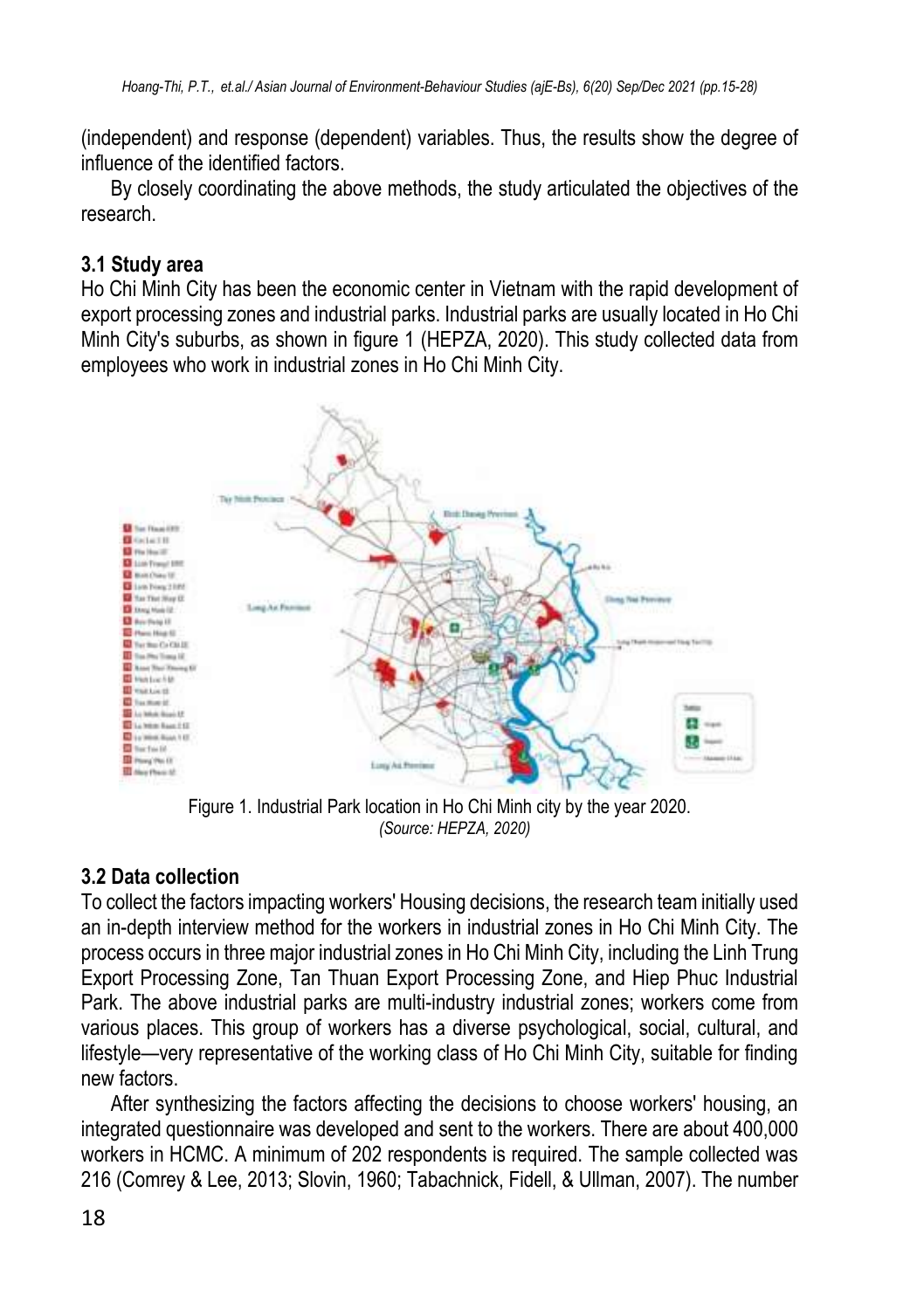of testing samples is 25. The random method was applied to collect the samples. The research team conducted data collection from workers in HCMC in September 2020.

#### **3.3 Measurement of variables**

In this study, there are both dependent and independent variables. The dependent variable is housing types, including worker dormitories, social housing, and apartment (according to the needs and development orientation of housing for workers of the Vietnamese government at present). The dependent variables are measured by the 5-point Likert scale (1- "completely not suitable"; 2- "less suitable"; 3- "normal"; 4- "quite suitable"; and 5- "completely suitable").

All the factors influencing workers' choice decisions were collected and divided into three main groups for the observational variables. They are family characteristics, ambient characteristics, and neighborhood facilities. The questionnaire provided the question related to all factors and be measured on a 5-point Likert scale as well (1- "unnecessary"; 2- "less necessary"; 3- "normal"; 4- "quite necessary"; and 5- "absolutely necessary").

# **4.0 Findings and discussions**

#### **4.1 Personal information of respondents**

The respondents' personal information is collected gender, age, education level, marital status, working position, average income, and the number of family members (Table 1). This personal information is intended to provide an overview of workers' ratios, composition, characteristics, and financial status in Ho Chi Minh City's industrial zones. It will become the foundation for better developing or adapting future housing development policies to suit workers' needs.

Collected data is shown there is a relatively balanced gender ratio between males and females. The working-age is 25-50, accounting for 75.92% of respondents.

Most workers have graduated college or got bachelor's degrees (67.59%). Only 9.26% of responders is highly trained experts (Master's degree or higher). Their income is oscillatory from 5-20 million VND/month. Because they usually live with their families and need to pay for dependents' expenses (children, other members-only do housework), higher-quality housing savings will not be much. Workers usually stay with their families. In this study, 55.56% of workers' families have from 2-4 people and accounted for 27.31% of more than four members in their family. As the research by Kaxton Siu and Jonathan Unger in 2019, compared to workers in China and Vietnam, Vietnamese workers in Ho Chi Minh City are primarily intact and tend to settle there permanently (Siu & Unger, 2020). Therefore, workers' housing planning and authorities' policies are essential to building a better living environment. They should consider multi-perspective aspects such as urban life, their wages, living standards, and most importantly, the education of their children and so on.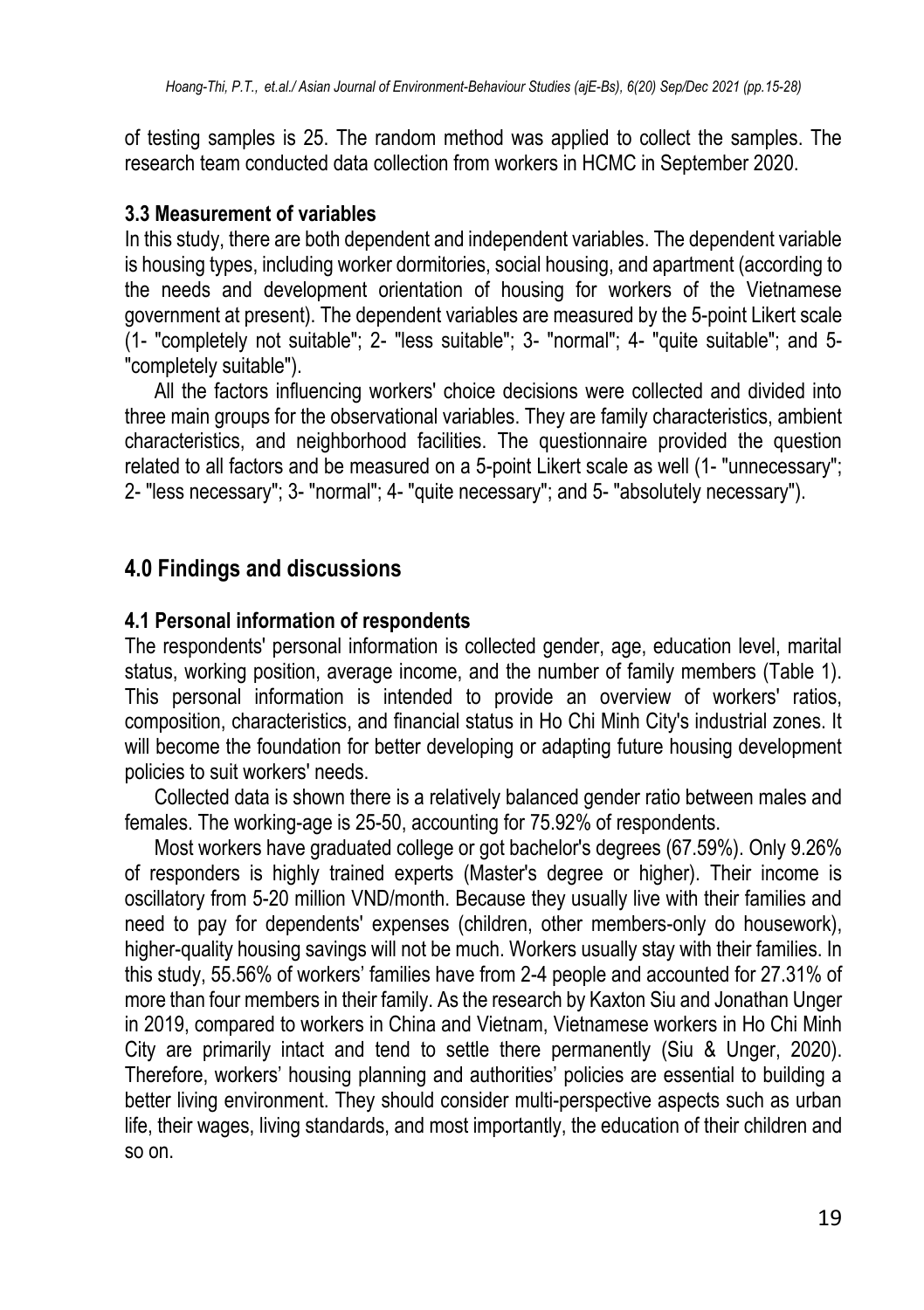| Table 1: Personal information of responders |            |            |                        |            |            |
|---------------------------------------------|------------|------------|------------------------|------------|------------|
|                                             | Number of  | Percentage |                        | Number of  | Percentage |
| Characteristics                             | responders | $(\% )$    | Characteristics        | responders | (%)        |
| Gender                                      |            |            | Working position       |            |            |
| Male                                        | 101        | 46.76      | <b>Factory workers</b> | 112        | 51.85      |
| Female                                      | 115        | 53.24      | <b>Staffs</b>          | 68         | 31.48      |
| Age                                         |            |            | <b>Managers</b>        | 26         | 12.04      |
| 18-24                                       | 36         | 16.67      | Senior specialist      | 10         | 4.63       |
|                                             |            |            | The<br>average         |            |            |
| $25 - 34$                                   | 106        | 49.07      | income per month       |            |            |
| $35 - 50$                                   | 58         | 26.85      | <5 million VND         | 19         | 8.80       |
| upper 51                                    | 16         | 7.41       | 5-10 million VND       | 100        | 46.30      |
| <b>Education level</b>                      |            |            | 10-20 million VND      | 73         | 33.80      |
| Junior high                                 |            |            | >20 million VND        | 24         | 11.11      |
| school                                      | 11         | 5.09       |                        |            |            |
| Senior high                                 |            |            | Number of family       |            |            |
| school                                      | 39         | 18.06      | members                |            |            |
| College                                     | 42         | 19.44      | 1 person               | 37         | 17.13      |
| Bachelor's                                  |            |            |                        |            |            |
| degree                                      | 104        | 48.15      | 2-4 person             | 120        | 55.56      |
| Master's degree                             |            |            |                        |            |            |
| or higher                                   | 20         | 9.26       | >4 person              | 59         | 27.31      |
| <b>Marital status</b>                       |            |            | Total                  | 216        | 100        |
| Single                                      | 94         | 43.52      |                        |            |            |
| Married                                     | 113        | 52.31      |                        |            |            |
| <b>Others</b>                               | 9          | 4.17       |                        |            |            |

This data shows that housing projects should pay attention to working-age groups, single and married, with different needs. Besides, income difference also affects the decisions of workers to choose Housing types. Ho Chi Minh City workers settle permanently and organize their families with 2-4 people. It directly affects living patterns, the surrounding environment, and the daily needs of workers and their family members.

## **4.2 Reliability assessment**

The synthesis of impact factors from previous research and discovery of new local factors via in-depth interviews with workers in HCMC were conducted. Factors are divided into two groups: independent and dependent variables (figure 2)



Figure 2. The proposed hypothesis of the research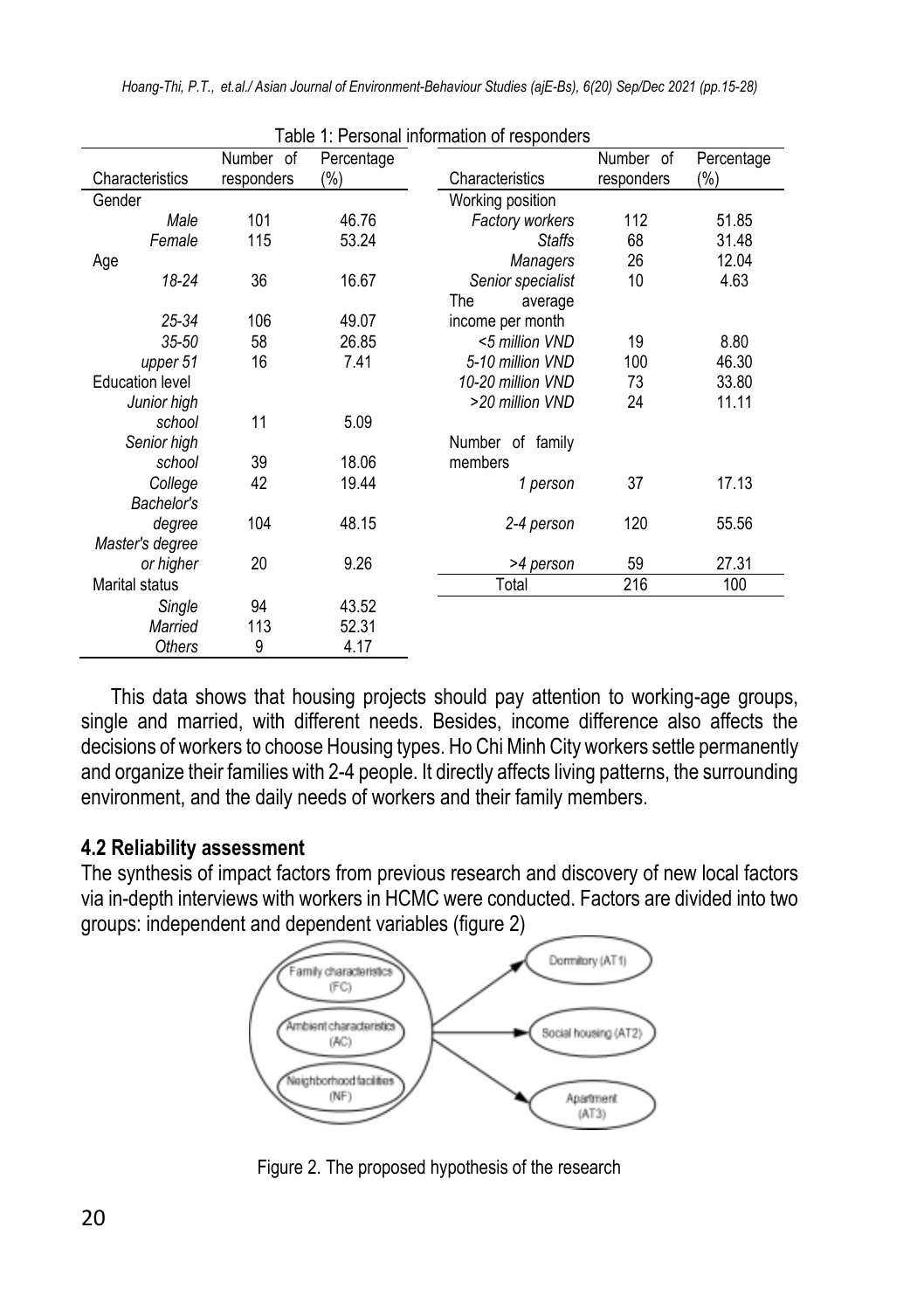| Table 2: Reliability assessments of the factors |                 |                                     |                  |  |
|-------------------------------------------------|-----------------|-------------------------------------|------------------|--|
| Type of variable                                | Variables       | Items                               | Cronbach's alpha |  |
| Dependent variable                              | Housing types   | Worker dormitory (AT1)              | 0.656            |  |
|                                                 | (AT)            | Social housing (AT2)                |                  |  |
|                                                 |                 | Apartment (AT3)                     |                  |  |
| Independent                                     | Family          | Income (FC1)                        | 0.606            |  |
| variables                                       | characteristics | Number of members living with (FC2) |                  |  |
|                                                 | (FC)            | Job opportunities (FC3)             |                  |  |
|                                                 | Ambient         | Near parks and public exercise      | 0.796            |  |
|                                                 | characteristics | facilities (AC1)                    |                  |  |
|                                                 | (AC)            | Near kindergarten and schools (AC2) |                  |  |
|                                                 |                 | Near hospitals/clinics (AC3)        |                  |  |
|                                                 |                 | Near market/convenient store (AC4)  |                  |  |
|                                                 |                 | Near entertainment center (AC5)     |                  |  |
|                                                 |                 | Near public transportation (AC6)    |                  |  |
|                                                 |                 | Distance from house to work (AC7)   |                  |  |
|                                                 | Neighborhood    | Near local police/security stations | 0.780            |  |
|                                                 | facilities (NF) | (NF1)                               |                  |  |
|                                                 |                 | The house has a safety fence (NF2)  |                  |  |
|                                                 |                 | Street light (NF3)                  |                  |  |
|                                                 |                 | CCTV (NF4)                          |                  |  |
|                                                 |                 | Residential Discipline (NF5)        |                  |  |
|                                                 |                 | Sanitation service (NF6)            |                  |  |

The Reliability assessment results are listed in Table 2.

The collected data after cleaning (Sehgal & Bhargava, 2018), the research group evaluated the reliability assessments by SPSS through the index of Cronbach's Alpha (Hair, Anderson, Babin, & Black, 2010). Table 2 shows the detail of the reliability assessment value. All of the variables have values between 0.606 and 0.796. The environment variable has the highest score of Cronbach's alpha (0.796), followed by the neighborhood facility (0.780) and housing types (0.656). Though the family characteristics obtained the lowest Cronbach's alpha value (0.606), this variable still meets the acceptable score of reliability analysis assessment (upper than 0.60 is considered to be achieved reliability) (DeVellis, 2016; Hair et al., 2010). The above Cronbach's Alpha indicators make it possible to conclude the data set with sufficient reliability.

## **4.3 Factors analysis**

The independent variable was physically divided into three main groups included: Family characteristics (FC), Ambient characteristics (AC), and Neighbourhood facilities (NF). Based on the characteristics of each variable, the initial groups of independent variables are grouped. Evaluating these groups' exploratory factor analysis (EFA) shows a systematic inter-dependence and finds the latent commonality factors.

After running the EFA, there is no new factor separation with FC and NF's variable group. However, the AC group (with seven variables) was divided into two new groups of factors. (See table 3). Factor 1 was named "distance elements (DE), which included AC5,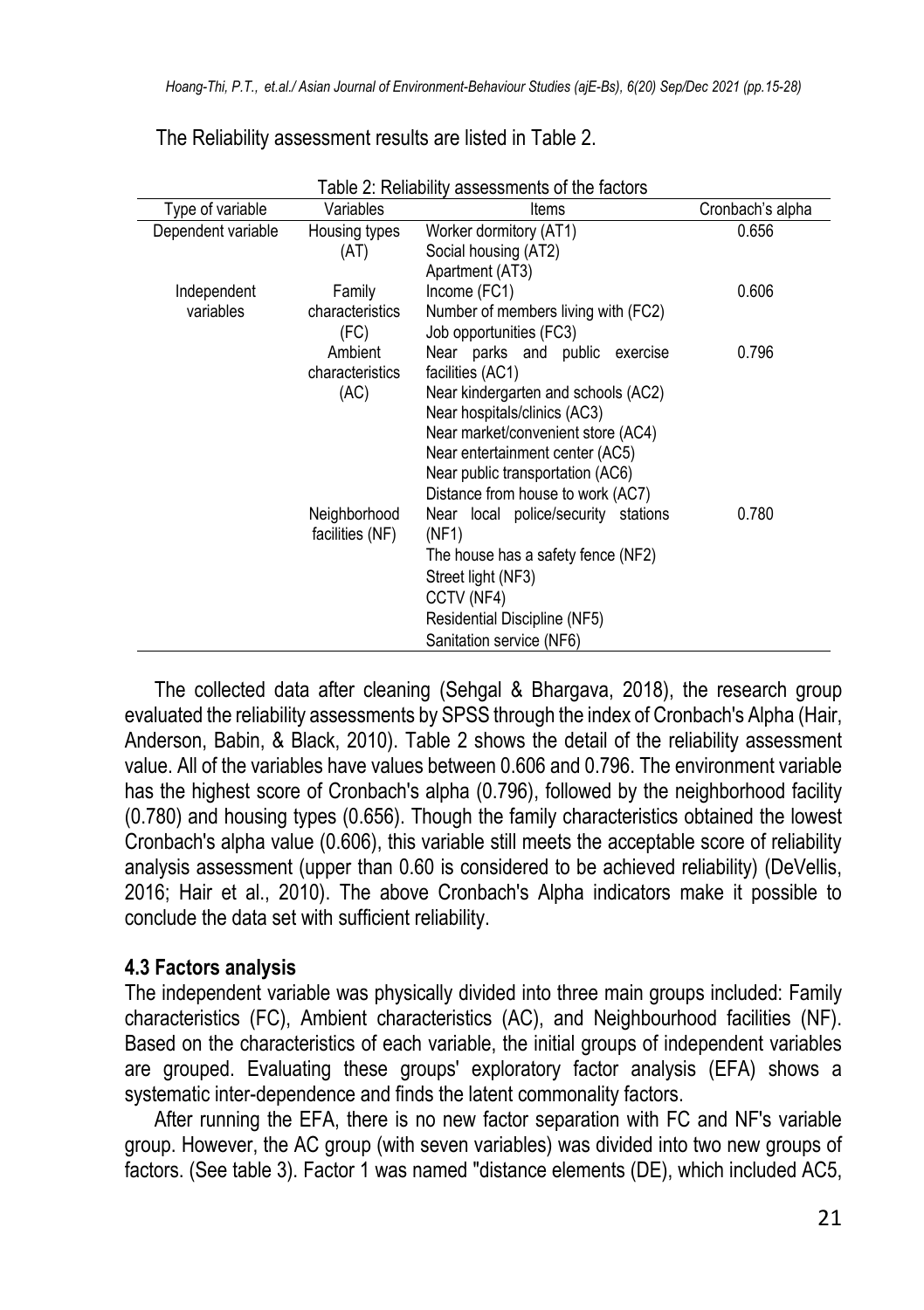AC6, and AC1; Factor 2 was named "Service elements" (SE), which included AC2, AC3, and AC4.

Most of the variables are grouped appropriately and have a certain degree of influence on workers' decisions. Remarkably, the group' Ambient characteristics - AC' was extracted into two groups of factors. The variable AC7 - 'distance from work to home' did not influence workers' decisions in this survey.

| Code                          | Items                                     | Factor 1                    | Factor 2              |
|-------------------------------|-------------------------------------------|-----------------------------|-----------------------|
|                               |                                           | Distance elements(DE)       | Service elements (SE) |
| AC <sub>5</sub>               | Near entertainment center                 | 0.850                       |                       |
| AC <sub>6</sub>               | Near public transportation                | 0.831                       |                       |
| AC <sub>1</sub>               | Near parks and public exercise facilities | 0.606                       |                       |
| AC7                           | Distance from work to home                | 0.500                       |                       |
| AC <sub>2</sub>               | Near kindergarten and schools             |                             | 0.842                 |
| AC <sub>3</sub>               | Near hospitals/clinics                    |                             | 0.750                 |
| AC4                           | Near market/convenient store              |                             | 0.631                 |
|                               | Number of items                           | 4                           | 3                     |
|                               | Cronbach's Alpha                          | 0.802                       | 0.597                 |
|                               | Extraction, Rotation                      | <b>Principal Components</b> | Varimax               |
| KMO and Barlett's Test, Sig.  |                                           | 0.816                       | 0                     |
| Eigenvalue                    |                                           | 3.190                       | 1.000                 |
| Explained Variation (%)       |                                           | 30.973                      | 28.876                |
| Total Explained Variation (%) |                                           | 30.973                      | 59.850                |

Table 3: Exploratory factor analysis of elements' impact on workers' decisions

Instead, the relative location of the entertainment center (AC5) and public transportation (AC6) plays a significant role. The AC7 has unpredictable results. This element strengthens the changing trend of choosing a living place. Therein, distance is not a crucial element anymore. Why is 'distance' no longer an important factor in choosing a suitable place to live? This result is fundamental for a further study about the role of 'distance from work to home'.

#### **4.4 Multiple linear regression**

In this step, the relationship of each independent variable (AT1, AT2, AT3) with newly defined dependent factors (FC, DE, SE, NF) was evaluated by the multilinear regression method.

#### **4.4.1 The impact of the dependent factors on workers' decision in choosing "Dormitory" (AT1)**

The evaluation of the relationship between selecting the dormitory of workers (AT1) and all dependent factors is shown in Table 4.

The regression analysis result showed that there is a relationship between workers' decisions on dormitory selection (AT1) with family characteristics (FC) and neighborhood facilities (NF). The FC had Standardized coefficients Beta = 0.234, the most significant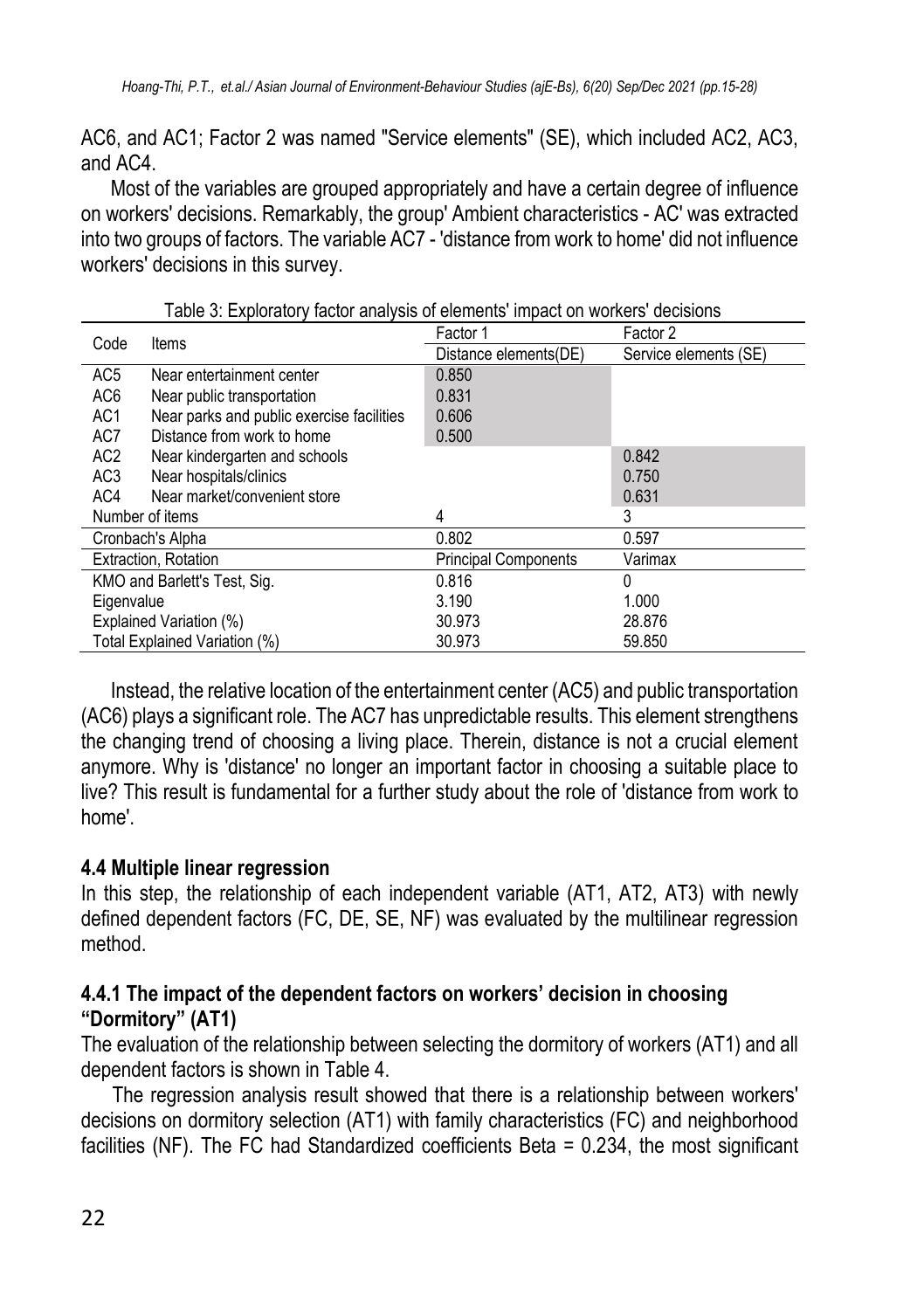impact with AT1, followed by NF (Standardized coefficients Beta = 0.169). Both elements reach medium effect sizes.

Employees who choose to live in a worker's dormitory are strongly influenced by family characteristics (FC) such as Income (FC1), the number of members living with (FC2), and Job opportunities for family members (FC3). These factors directly affect the limit of daily living expenses, quality of life, and family responsibilities, affecting workers' decisions to choose better housing.

Table 4: The impact of the factors on workers' decision in choosing the type of "Dormitory "

|                              | (AT1                           |               |       |
|------------------------------|--------------------------------|---------------|-------|
| Independent variable         | Standardized coefficients Beta | t-Value       | Sig.  |
| Family characteristics (FC)  | 0.234                          | 3.357         | 0.001 |
| Neighborhood facilities (NF) | 0.169                          | 2.419         | 0.016 |
| Adiusted R square= 0.105     |                                | p-value=0.016 |       |

Note: Dependent variable: Worker dormitory (AT1)

For the option of "Dormitory," workers often ignore health and education elements. They spend most of their time working (no-cook, less entertainment, so on). Meanwhile, the conditions of necessary equipment for daily life, safety, and living environment sanitation still meet the needs. They need to save money to pay for personal needs, seek better opportunities, and care for other economic dependencies family members (such as grandparents, parents, younger brothers, or sisters). This housing type can be suitable for single workers and young workers of current income (see table 1).

#### **4.4.2 The impact of the dependent factors on workers' decision in choosing "Social housing" (AT2)**

Similarly, the implementation of the determinants of social housing (AT2) is shown in table 5. Currently, SE is the only group with a moderately high correlation (Standardized coefficients Beta = 0.362).

| Table 5: The impact of the factors on workers' decision in choosing the type of "Social" |
|------------------------------------------------------------------------------------------|
| housing" (AT2)                                                                           |

|                          | ,,,,,,,,,,,<br>11 1 1 <b>4</b> 1 |               |     |
|--------------------------|----------------------------------|---------------|-----|
| Independent variable     | Standardized coefficients Beta   | t-Value       | Sia |
| Service elements (SE)    | 0.362                            | 5.970         |     |
| Adjusted R square= 0.127 |                                  | p-value=0.000 |     |
|                          |                                  |               |     |

Note: Dependent variable: Social housing (AT2)

Social housing usually has a low price in a small areas. Workers who choose this type are often impacted by the factors related to children's issues and daily living activities (education, health care, and serving meals every day). Due to the limited income, workers who choose this type of housing often transcend family characteristics to meet children's basic needs. However, because of the income limitation, the impact of entertainment, services and facilities, and environmental security are also reduced. A group of married usually chooses this type of housing, plans to have children or have children.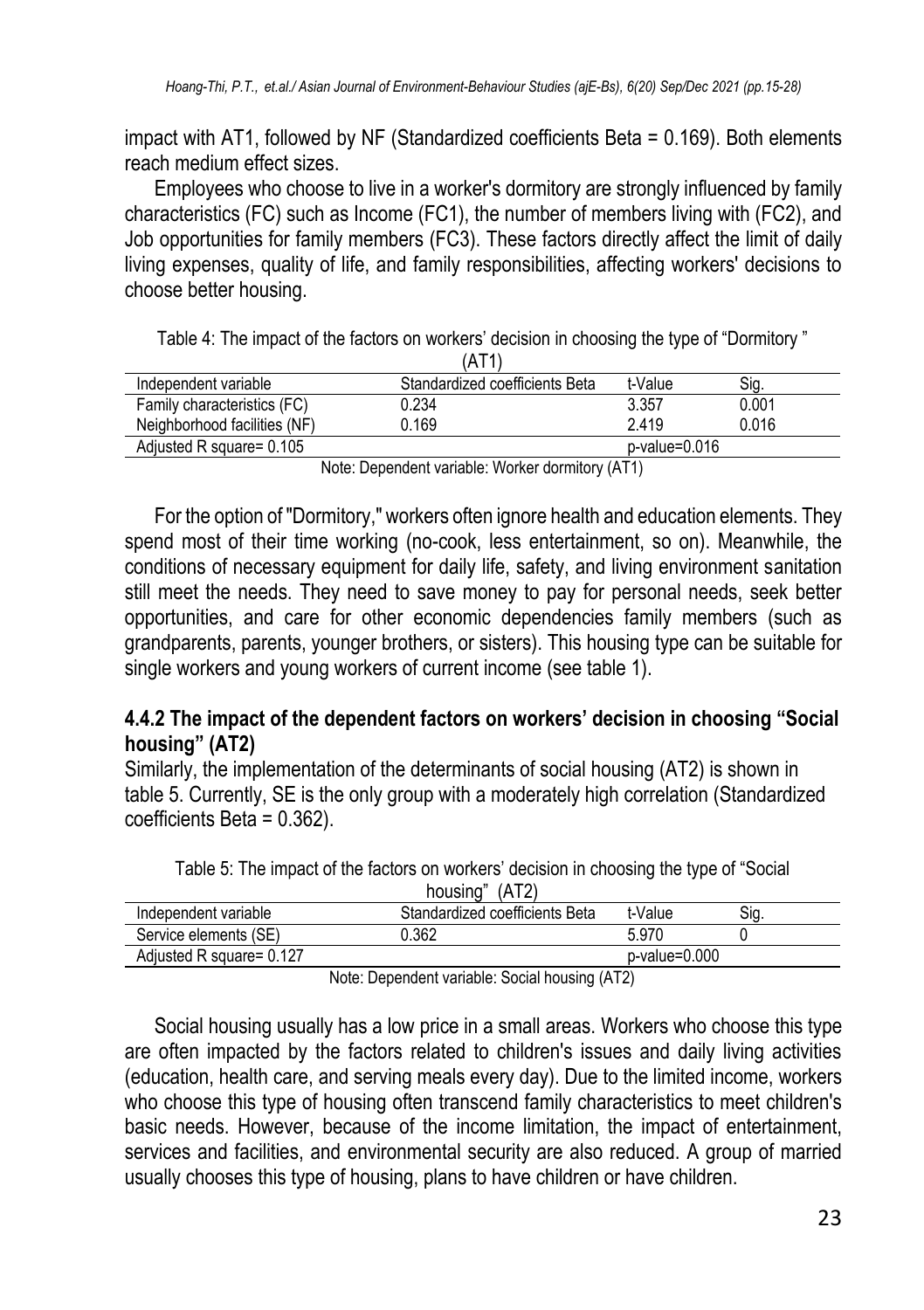*4.4.3 The impact of the dependent factors on workers' decision in choosing "Apartment" (AT3)*

The NF and SE are two factors that impact choosing an 'Apartment' (AT3) (NF had the most substantial impact with standardized coefficients Beta = 0.255, and SE has Standardized coefficients Beta = 0.225). The data showed that choosing an "Apartment" is most concerned with the quality of service, safety, and sanitary conditions of the surrounding environment.

Those workers may belong to the middle-income class. The income source can come from many family members, requiring higher living space and quality of life in the residential area. They are also a group of married workers with children.

Table 6: The impact of the factors on workers' decision in choosing the type of "Apartment"

| (AT3)                                     |                                |                 |       |  |
|-------------------------------------------|--------------------------------|-----------------|-------|--|
| Independent variable                      | Standardized coefficients Beta | t-Value         | Sig.  |  |
| Neighborhood facilities (NF)              | 0.255                          | 3.446           | 0.001 |  |
| Service elements (SE)                     | 0.225                          | 3.034           | 0.003 |  |
| Adiusted R square= 0.170                  |                                | $p-value=0.003$ |       |  |
| Note: Depardent usrighle: Apartment (AT2) |                                |                 |       |  |

Note: Dependent variable: Apartment (AT3)

#### **4.4.4 Integrated assessment of the effects of dependent factors on workers' decisions**

The DE has not shown any impact on four groups of factors influencing workers' decisions to choose housing (see table 7).

| Table 7. The Summary of the impact factors on accommodation types intependent variable |            |                |            |  |
|----------------------------------------------------------------------------------------|------------|----------------|------------|--|
| Independent variable                                                                   | Dormitory  | Social housing | Apartment  |  |
|                                                                                        | (AT1)      | (AT2)          | (AT3)      |  |
| Family characteristics (FC)                                                            | $0.234***$ |                |            |  |
| Distance elements (DE)                                                                 |            |                |            |  |
| Service elements (SE)                                                                  |            | $0.362***$     | $0.225***$ |  |
| Neighborhood facilities (NF)                                                           | $0.169*$   |                | $0.255***$ |  |
| Adjusted R square                                                                      | 0.105      | 0.127          | 0.170      |  |
| Significant                                                                            | 0.016      | 0.000          | 0.003      |  |
|                                                                                        |            |                |            |  |

Table 7: The summary of the impact factors on accommodation types Independent variable

Note: \*: p≤0.05: \*\*: p≤0.01: \*\*\*: p ≤0.001.

The research results show that the service elements play the most crucial indicator in nominating social housing and apartments (0.362 and 0.225). Thus, the service element should be focused on during the planning process. Some of the primary services considered are schools/kindergartens, markets/ convenience stores, and hospitals/clinics.

In the case of apartment designation, neighborhood facilities are the most critical issue in making the decision (0.255). Users expected to have a safer living space. The desire demonstrates the existence of police/security stations, street lights, CCTV, and housing fences. Besides, a good sanitation service is taken into consideration element.

The dormitory is influenced by the elements of family characteristics and neighborhood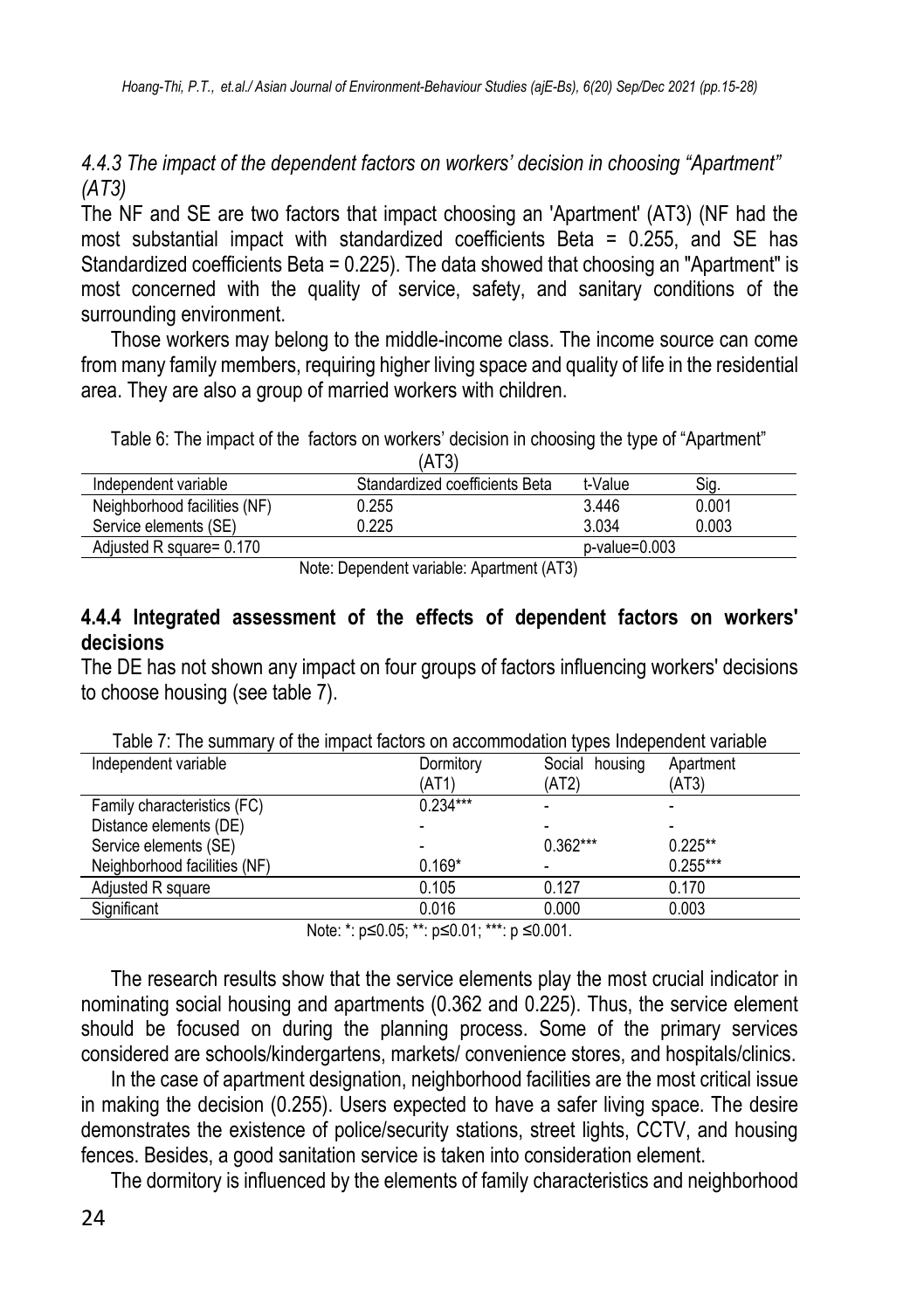facilities. Family characteristics have a higher impact than neighborhood facilities (0.234 versus 0.169).

Distance to work, public transport stations, and entertainment services nonsignificant influence workers' decisions. Again, the data confirm the impact of widespread use of workers' vehicles (scooters) (Gillen, 2016). In recent years, the development of public transport systems and transportation infrastructure in HCMC may play a significant role in this issue (Le & Trinh, 2016).

## **5.0 Conclusion & Recommendations**

Via this research, each type of housing is suitable for diverse groups of workers. The worker's dormitory is suitable for single workers. They often choose the dorm for savings and money reasons affected by income factors and family responsibilities.

Social housing and apartments are suitable for groups of workers who have their own families (married status) with limited disposable income. They have higher requirements for the surrounding environment, health care, and shopping need, especially education to serve daily life.

As married workers who have a better income (middle-class), they may choose an apartment for a higher quality of life. The additional requirements for the neighborhood facilities and security of the area are necessary.

Thereby, various recommendations were proposed. Firstly, it is necessary to determine local workers' characteristics to adjust and rationally allocate suitable housing for each group.

Secondly, it is necessary to adjust the number of housing types to meet workers' demand and have a reasonable phasing plan to address the current severe shortage. Provide all three types of housing simultaneously to meet the needs of all objects. From there, workers have a choice that suits their conditions. Supply should be proportional to workers' real needs by category instead of all workers' needs.

Thirdly, there should be reasonable policies to develop affordable housing for workers in compliance with their requirements and conditions. Strict supervision and management, ensuring workers have a chance to buy the right house.

Finally, it is necessary to consider social environment factors instead of indoor structure design. However, these factors can also change over time (economic development status, culture, information technology, society). As an example, in this case, distance from home to work is not a significant factor that directly influences workers' decisions. Instead, the surrounding daily life service and entertainment become more and more decisive. Therefore, the new factors should be examined and assessed to have the proper housing development orientations.

# **6.0 Limitation of the study**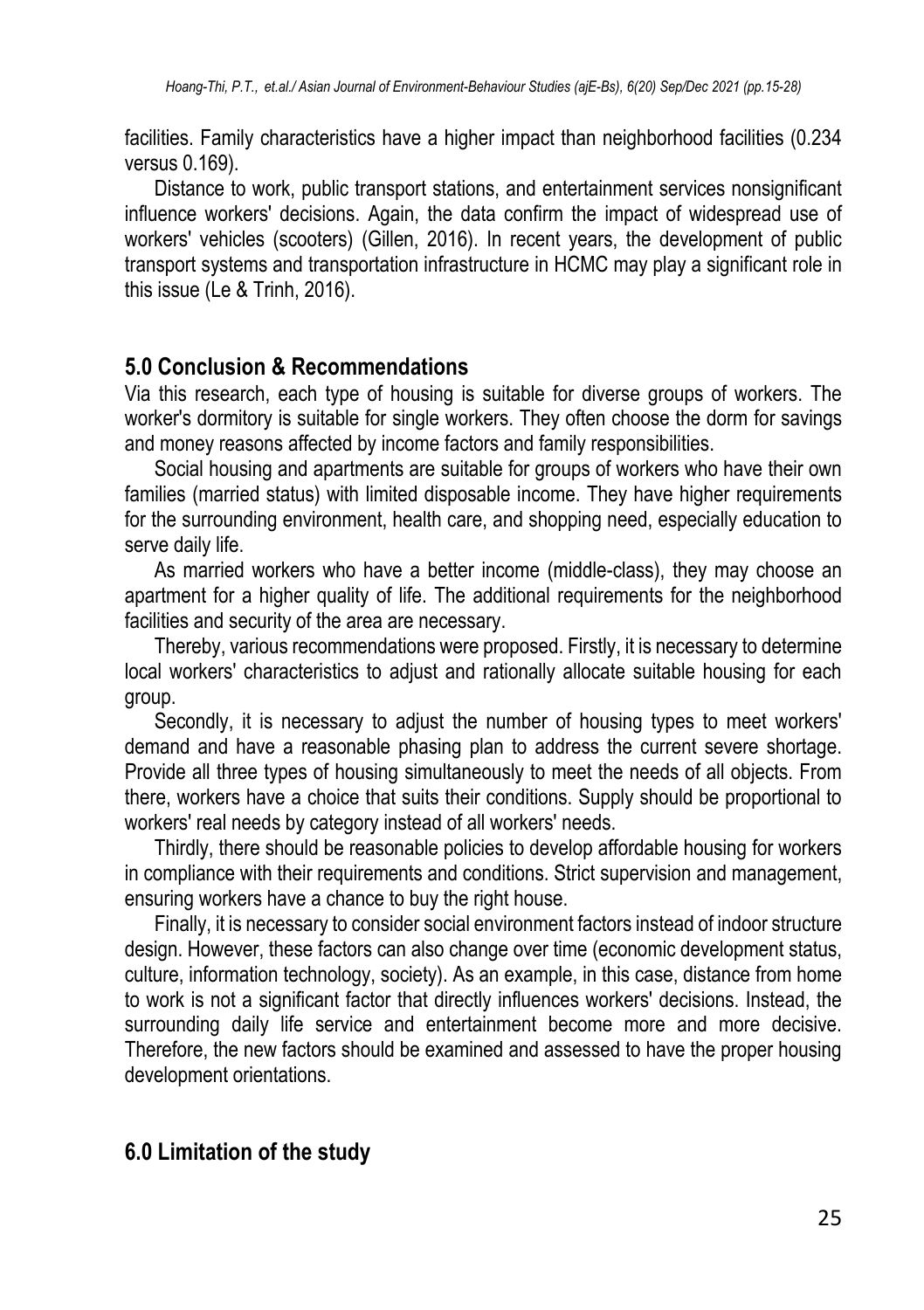The questionnaire was sent to workers via social network sharing during Vietnam's Covid-19 social distance. Therefore, the control of accessibility and allocation of respondents faces many obstacles. It leads to an incomplete data set that does not reflect all the realities of workers' preferences. Besides, the respondents are workers in industrial zones. Therefore, the research results are related to industrial zone worker housing development. It is necessary to consider a broader application to a more diverse target group.

# **7.0 Paper contribution to the related field of study**

Research shows each type of housing's characteristics more clearly relative to the diverse groups of workers. As a result, the authorities may consider developing housing appropriately according to each locality's characteristics in the future.

Besides, worker housing that has been overlooked or delayed is also emphasized in this study. Thence, the study pointed out the urgent need for this type of housing. It also affects the real estate market in Ho Chi Minh City shortly.

Also, consideration of human social needs is essential. Therefore, it is necessary to clarify that improving the residential planning process with in-depth evaluations and improving the planning process is necessary. It will limit unwanted shortcomings in the implementation of future projects.

## **Acknowledgment**

We would like to express our sincere thanks to the responders who enthusiastically shared and participated in answering the questionnaire to implement this topic.

## **References**

Acolin, A., & Wachter, S. (2017). Opportunity and housing access. *Cityscape, 19*(1), 135-150.

Agency, V. N. (2018). TPHCM xây 50.000 nhà ở xã hội, chỗ lưu trú cho công nhân. Retrieved from <http://tphcm.chinhphu.vn/tphcm-xay-50-000-nha-o-xa-hoi-cho-luu-tru-cho-cong-nhan>

Ahmed, I., & Sager, J. (2010). Sustainable low-income urban housing in Vietnam: Context and Strategies. *open house international*.

Aiken, L. S., West, S. G., Pitts, S. C., Baraldi, A. N., & Wurpts, I. C. (2012). Multiple linear regression. *Handbook of Psychology, Second Edition, 2*.

CNUCED. (2018). *World investment report 2018: Investment and new industrial policies*: UN.

Comrey, A. L., & Lee, H. B. (2013). *A first course in factor analysis*: Psychology press.

DeVellis, R. F. (2016). *Scale development: Theory and applications* (Vol. 26): Sage publications.

Fabrigar, L. R., & Wegener, D. T. (2011). *Exploratory factor analysis*: Oxford University Press.

Gillen, J. (2016). Streets of fire: motorbike mobilities in V ietnam. *Area, 48*(1), 64-69.

26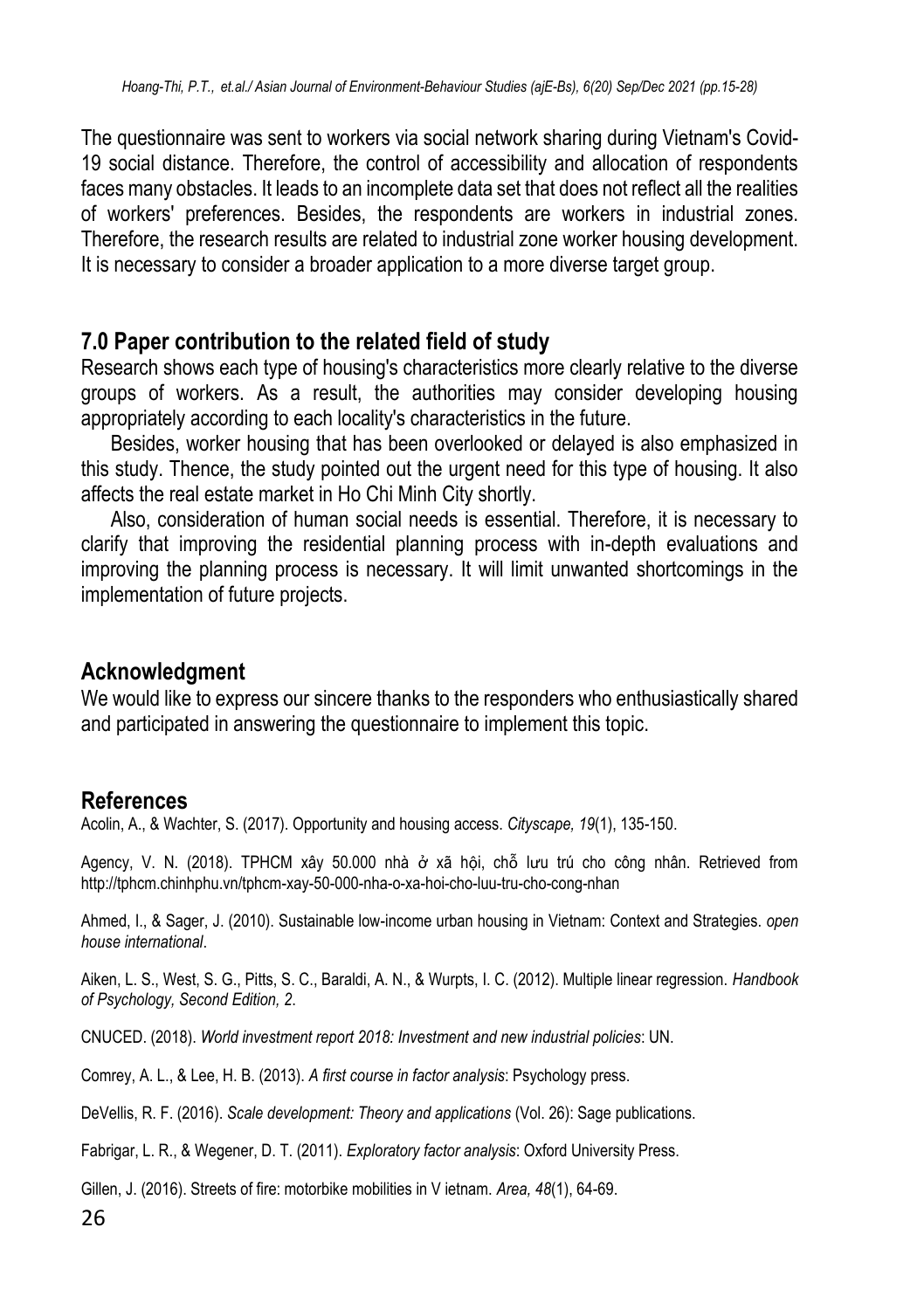Hair, J. F., Anderson, R. E., Babin, B. J., & Black, W. C. (2010). Multivariate data analysis: A global perspective (Vol. 7). In: Upper Saddle River, NJ: Pearson.

HEPZA, H. C. M. C. E. P. Z. A. (2020). Table of land lease price for reference in HCMC's export processing & industrial zones. Retrieved from [http://www.hepza.hochiminhcity.gov.vn/web/hepza-eng/kcn\\_kcx-tphcm/bang](http://www.hepza.hochiminhcity.gov.vn/web/hepza-eng/kcn_kcx-tphcm/bang-gia-dat)[gia-dat](http://www.hepza.hochiminhcity.gov.vn/web/hepza-eng/kcn_kcx-tphcm/bang-gia-dat)

Kien, P. T. (2021). LIFE OF WORKERS AT INDUSTRIAL PARKS AND EXPORT PROCESSING ZONES IN VIETNAM–CURRENT SITUATION AND SOLUTIONS. *European Journal of Social Sciences Studies, 6*(1).

La, H. A., Tran, T. B., & Nguyen, U. (2019). Housing Gaps Between Rural–Urban Migrants and Local Urban Residents: The Case of Vietnam. In *Rural-Urban Migration in Vietnam* (pp. 211-243): Springer.

Le, T. P. L., & Trinh, T. A. (2016). Encouraging public transport use to reduce traffic congestion and air pollutant: a case study of Ho Chi Minh City, Vietnam. *Procedia engineering, 142*, 236-243.

Li, S.-m., & Liu, Y. (2016). The jobs-housing relationship and commuting in Guangzhou, China: Hukou and dual structure. *Journal of Transport Geography, 54*, 286-294.

Minister, T. P. (2017). *Directive No. 03 / CT - TTg dated January 25, 2017*. Vietnam Government Portal: Vietnam Government Office

Morrison, N. (2014). Building talented worker housing in Shenzhen, China, to sustain place competitiveness. *Urban Studies, 51*(8), 1539-1558.

Ngo, L. (2018). Social housing for workers–A new housing model for Ho Chi Minh City, Vietnam. *E&ES, 143*(1), 012060.

Ngo, L. M., Le, T. H., Hoang Thi, P. T., Nguyen, D. N., & Lam, Q. T. (2017). *Spatial Organization of Social Housing in Ho Chi Minh City: Building a model in view of the users*. Ho Chi Minh City: Ho Chi Minh City Department of Science and Technology

Nguyễn, T., & Vinh, N. (2012). Gợi ý chính sách cho việc phát triển nhà ở công nhân.

Noltze, M. (2008). Backyard Living-Intergrative Policies Towards Migrant Workers: Housing Microfinance in Greater Ho Chi Minh City, Vietnam. *Austrian Journal of South-East Asian Studies, 1*(2), 19-33.

Peiser, R. B. (2016). From spontaneous to planned urban development and quality of life: the case of Ho chi minh city. *Applied Research in Quality of Life, 11*(4), 1357-1377.

Rockwood, D., & Tran, D. Q. (2016). Urban immigrant worker housing research and design for Da Nang, Viet Nam. *Sustainable Cities and Society, 26*, 108-118.

Sehgal, M., & Bhargava, D. (2018). Knowledge mining: An approach using comparison of data cleansing tools. *Journal of Information and Optimization Sciences, 39*(1), 337-343.

Seo, D., & Kwon, Y. (2017). In-migration and housing choice in Ho Chi Minh City: Toward sustainable housing development in Vietnam. *Sustainability, 9*(10), 1738.

Siu, K., & Unger, J. (2020). Work and Family Life among Migrant Factory Workers in China and Vietnam. *Journal of Contemporary Asia, 50*(3), 341-360.

Slovin, E. (1960). Slovin's formula for sampling technique. *Retrieved on February, 13*, 2013.